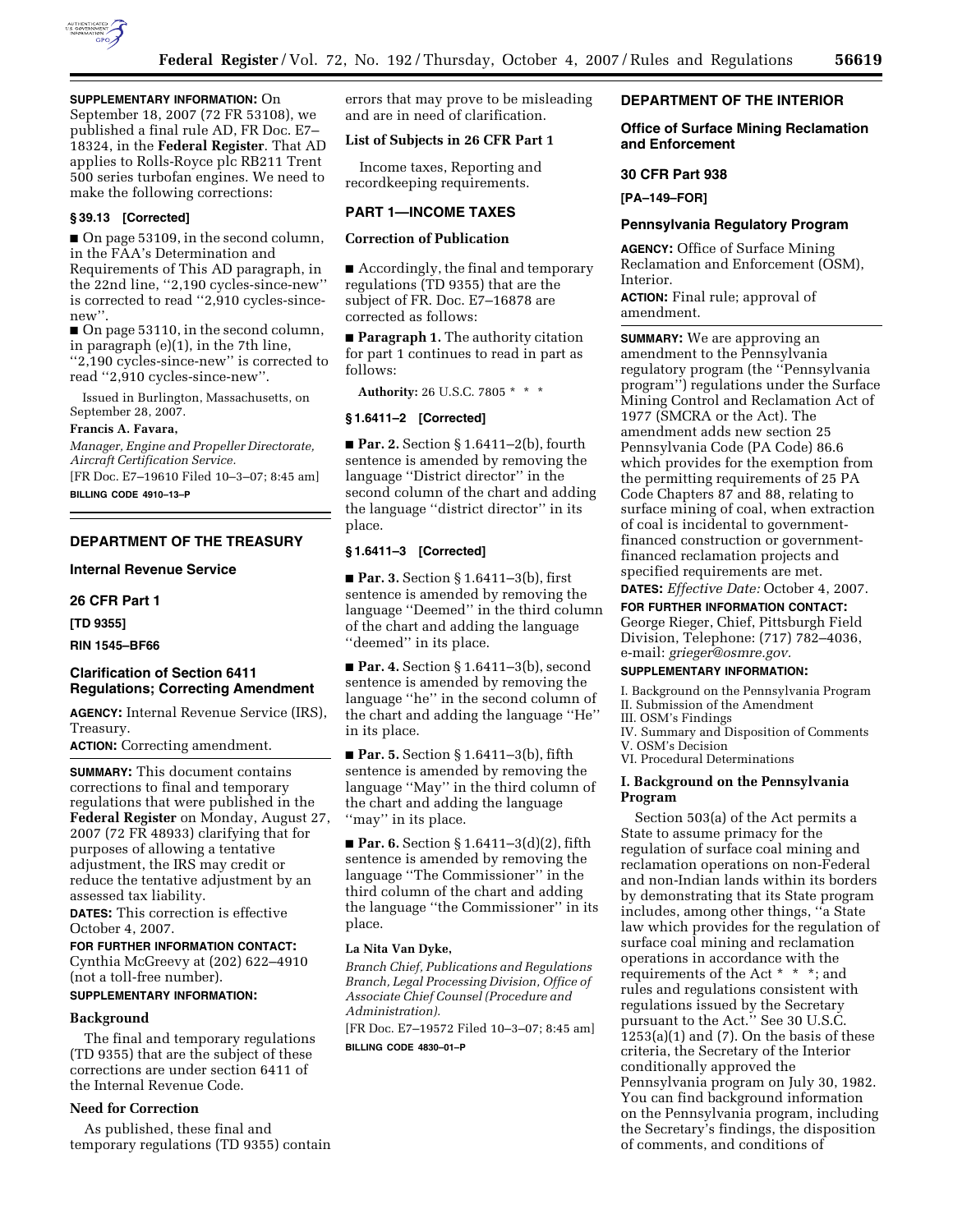approval in the July 30, 1982, **Federal Register** (47 FR 33050). You can also find later actions concerning Pennsylvania's program and program amendments at 30 CFR 938.11, 938.12, 938.13, 938.15 and 938.16.

#### **II. Submission of the Amendment**

By letter dated December 18, 2006, the Pennsylvania Department of Environmental Protection (PADEP) sent us an amendment to revise its program regulations at 25 Pennsylvania Code (Administrative Record No. PA 891.00) under SMCRA (30 U.S.C. 1201 *et seq*.). The revisions that Pennsylvania proposed at its own initiative concern program changes to address the exemption of permitting requirements when the extraction of coal is incidental to government-financed construction or government-financed reclamation projects.

We announced receipt of the proposed amendment in the February 6, 2007, **Federal Register** (72 FR 5380). In the same document, we opened the public comment period and provided an opportunity for a public hearing or meeting on the amendment's adequacy (Administrative Record No. PA 891.03). The public comment period ended on March 8, 2007. We did not hold a public hearing or meeting because no one requested one. We did not receive any public comments. We received written comments from three Federal agencies: Mine Safety and Health Administration, District 1 (Administrative Record No. 891.04); Mine Safety and Health Administration, District 2 (Administrative Record No. 891.02); and Environmental Protection Agency (Administrative Record No. 891.05).

#### **III. OSM's Findings**

Following are the findings we made concerning the amendment under SMCRA and the Federal regulations at 30 CFR 732.15 and 732.17. We are approving the amendment which amends Chapter 86 of the Pennsylvania Code by adding the subsection 86.6, Extraction of coal incidental to government-financed construction or government-financed reclamation. Any revisions that we do not specifically discuss below concern nonsubstantive wording, editorial, or re-numbering of section changes and are approved here without discussion.

The Federal regulations regarding government-financed construction contracts are found at: (1) 30 CFR part 707, Exemption for Coal Extraction Incident to Government-Financed Highway or Other Construction. This part establishes the procedures for determining those surface coal mining

and reclamation operations which are exempt from permitting requirements because the extraction of coal is an incidental part of Federal, State, or local government-financed highway or other construction and meets specified criteria that ensure that the construction is government-financed and that the extraction of coal is incidental to it; and (2) 30 CFR 874.17, Abandoned Mine Land agency procedures for reclamation projects receiving less than 50% government financing. This section sets forth the requirements for the AML agency when considering an abandoned mine land reclamation project as government-financed construction under 30 CFR part 707. This section only applies if the level of funding for the construction will be less than 50% of the total cost because of planned coal extraction. Pennsylvania had previously adopted the provisions of 30 CFR part 874 in prior rulemaking. This amendment concerns the provisions of 30 CFR part 707.

This amendment concerns the exemption from the permitting requirements of 25 Pa Code Chapters 87 and 88 when the extraction of coal is incidental to government-financed construction contracts or governmentfinanced abandoned mine land reclamation projects. Pennsylvania has added a new section, 25 Pa Code 86.6, to address the definitions, eligibility requirements (applicability) for exemption, and information to be maintained on-site. With a few exceptions, this new section contains language that mirrors the Federal definitions, eligibility requirements, etc. provided at 30 CFR part 707. The specific sections and findings are provided below.

*25 Pa Code 86.6(a)(1)* provides that the PADEP be provided an opportunity to provide comments to the government entity financing the construction or reclamation during the site selection process and prior to development of final construction plans regarding the potential environmental impacts of the project. There is no Federal counterpart to this requirement. However, this change requires additional coordination to assure that environmental impacts are considered. Therefore, we find that the addition of 25 Pa Code 86.6(a)(1) does not render the Pennsylvania program inconsistent with SMCRA or the Federal regulations and can be approved.

*25 Pa Code 86.6(a)(2)* provides for the eligibility limits of the extraction of coal as it pertains to the right-of-way for roads, utility lines, or other similar construction. This is consistent with the Federal regulations at 707.5, Definitions. However, there is no mention that any

extraction outside of the right-of-way or boundary of the area is subject to the requirements of the Act as mentioned in the Federal regulations at 707.5. One can deduce that once it is determined that the exemption criteria cannot be met, the exemption does not apply and the applicability of this chapter does not exist. Therefore, we find that the addition of 25 Pa Code 86.6(a)(2) is no less stringent than SMCRA and no less effective than the Federal regulations and can be approved.

*25 Pa Code 86.6(a)(3) and (a)(4)*  provide the cost sharing requirements necessary for the construction project or reclamation to be eligible for consideration under this subchapter.

The language provides that the construction or reclamation be funded by a unit of government and it be funded 50% or more by funds appropriated from the government unit's budget or obtained from general revenue bonds. Funding at less than 50% may qualify if the construction is undertaken as a Department-approved reclamation contract or project.

There is no mention of the requirement for the project to meet the eligibility requirements of Title IV of SMCRA. However, the Pennsylvania statute [PA SMCRA Section 4.8(c)(1)] makes specific reference to abandoned mine land reclamation eligibility as a condition to secure special authorization under this section and the regulations must be read in the context of the authorizing statute, as it serves to limit the application of 86.6(a)(4) to abandoned mine land reclamation. Furthermore, the AML plan as amended in 1999 includes provisions requiring coordination between the AML and Title V Agency and an authorization which includes the requirement that the project be an abandoned mine land reclamation project. Because the AML eligibility requirement is provided in the statute and in the AML plan, we find that the addition of 25 Pa Code 86.6(a)(3) and (4) is no less stringent than SMCRA and no less effective than the Federal regulations and can be approved.

*25 Pa Code 86.6(a)(5) and (a)(6)*  provide that the construction be performed under a bond, contract and specifications that substantially provide for and require protection of the environment, reclamation of the affected area, and handling of excavated materials in a manner consistent with the acts and regulations implementing the acts. In addition, it provides that the Department approve the standards and specifications for protection of the environment that will apply to the project when potential adverse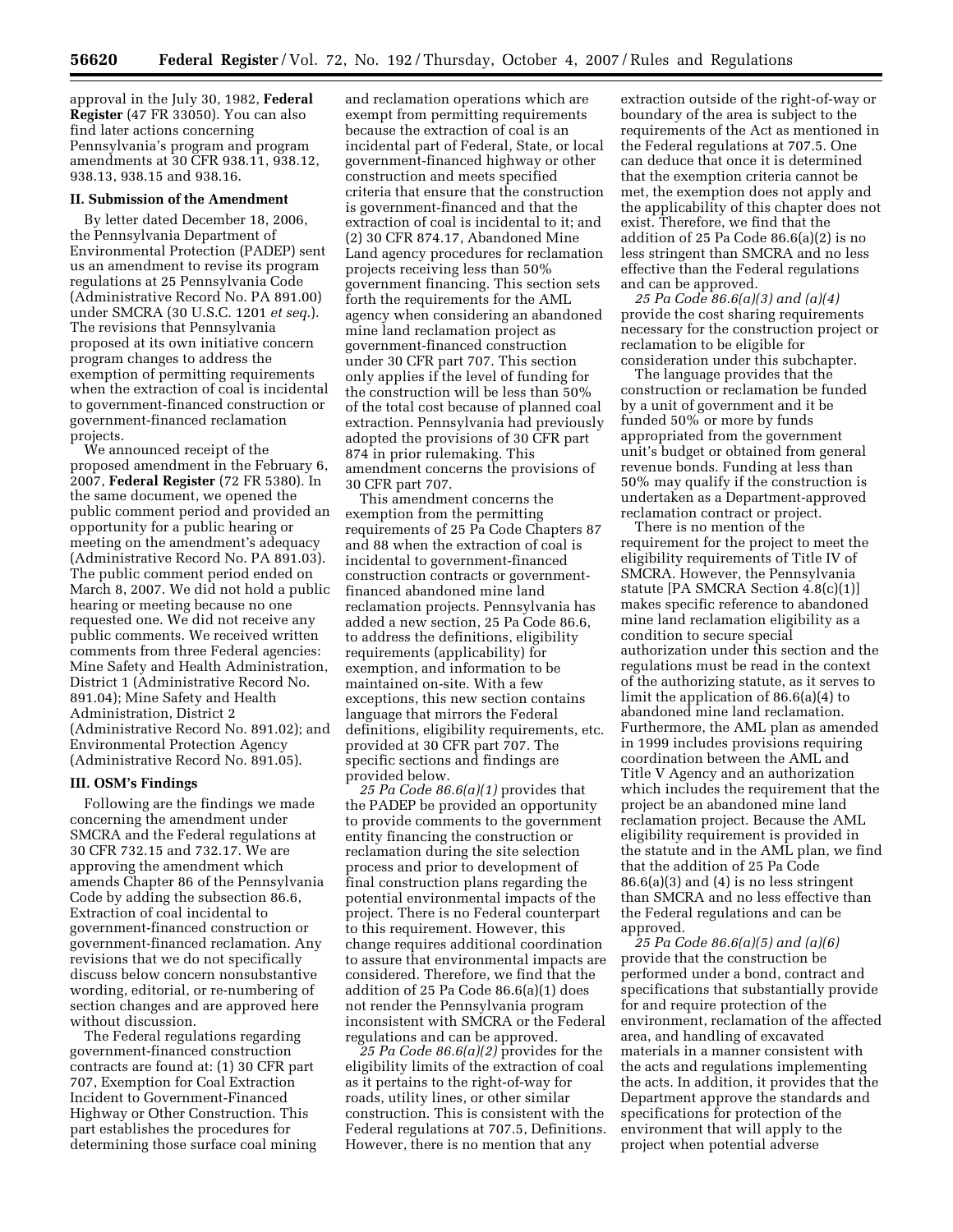environmental impacts have been identified. There is no Federal counterpart to this requirement. However, these requirements provide additional assurance that reclamation will be performed in a satisfactory manner. Therefore, we find that the addition of 25 Pa Code 86.6(a)(5) and (a)(6) do not render the Pennsylvania program inconsistent with SMCRA or the Federal regulations and can be approved.

*25 Pa Code 86.6(b)* provides that construction funded through government financing agency guarantees, insurance, loans, funds obtained through industrial revenue bonds or their equivalent or in-kind payments does not qualify as government-financed construction. This is consistent with the Federal regulations at 30 CFR 707.5, Definitions. We find that the addition of 25 Pa Code 86.6(b) is no less stringent than SMCRA and no less effective than the Federal regulations and can be approved.

*25 Pa Code 86.6(c)* provides that documentation must be available for inspection on-site when a person extracting coal incidental to government-financed construction or government-financed reclamation extracts more than 250 tons of coal or affects more than 2 acres. The required documentation is provided in subsections  $86.6(c)(1)$  through  $(c)(4)$ . Subsections  $86.6(c)(1)$  through  $(c)(3)$  are consistent with the Federal regulations at 30 CFR 707.12(a), (b), and (c). Therefore, we find that addition of 25 Pa Code  $86.6(c)(1)$  through  $(c)(3)$  is no less stringent than SMCRA and no less effective than the Federal regulations and can be approved.

There is no Federal counterpart for subsection 86.6(c)(4), which requires that when an area is wholly or partially within an area designated unsuitable for mining by the Environmental Quality Board under 86.130, a copy of the detailed report required by subsection 86.124(e) relating to procedures (initial processing, recordkeeping and notification requirements) must be maintained on the site and made available for inspection. The change reflects an additional information requirement and therefore, we find that the addition of 25 Pa Code 86.6(c)(4) does not render the Pennsylvania program inconsistent with SMCRA or the Federal regulations and can be approved.

*25 Pa Code 86.6(d)* provides that government-financed construction projects and government-financed reclamation must comply with Chapters 91–96, 102 and 105. The reference requires that the project and reclamation

comply with the State regulations pertaining to water quality, National Pollutant Discharge Elimination System, sediment control, waste management, and dam safety. There is no Federal counterpart for subsection 86.6(d). The Pennsylvania regulations require compliance with other environmental standards and, therefore, we find that the addition of 25 Pa Code 86.6(d) does not render the Pennsylvania program inconsistent with SMCRA or the Federal regulations and can be approved.

## **IV. Summary and Disposition of Comments**

#### *Public Comments*

We asked for public comments on the amendment through the **Federal Register** Notice dated February 6, 2007, (72 FR 5380) (Administrative Record No. PA 891.03). We did not receive any comments from the public.

## *Federal Agency Comments*

Under Federal regulations at 30 CFR 732.17(h)(11)(i) and section 503(b) of SMCRA, we requested comments on the amendment from various Federal agencies with an actual or potential interest in the Pennsylvania program (Administrative Record No. PA 891.01). The Mine Safety and Health Administration (MSHA), District 1, responded (Administrative Record No. PA 891.04) and stated that it did not have any comments or concerns regarding this request. The Mine Safety and Health Administration (MSHA), District 2, responded (Administrative Record No. PA 891.02) and stated that in the case of government-financed construction or other governmentfinanced reclamation projects, MSHA reserves the right to assess each project where the extraction of coal is incidental to the project, to determine jurisdictional standing.

## *Environmental Protection Agency (EPA) Concurrence and Comments*

Under Federal regulations at 30 CFR 732.17(h)(11)(i) and (ii), we are required to get a written concurrence from EPA for those provisions of the program amendment that relate to air or water quality standards issued under the authority of the Clean Water Act (33 U.S.C. 1251 *et seq.*) or the Clean Air Act (42 U.S.C. 7401 *et seq.*).

None of the revisions that Pennsylvania proposed to make in this amendment pertain to air or water quality standards. Therefore, we did not ask EPA to concur on the amendment.

On December 20, 2006, we requested comments on the amendment from EPA (Administrative Record No. PA 891.01).

The EPA, Region III, responded (Administrative Record No. 891.05) and stated that it did not identify any inconsistencies with the Clean Water Act or any other statutes or regulations under its jurisdiction.

## **V. OSM's Decision**

Based on the above findings, we approve the amendment Pennsylvania sent to us on December 18, 2006. We are approving the changes to the Pennsylvania program at 25 Pa. Code 86.6.

To implement this decision, we are amending the Federal regulations at 30 CFR part 938, which codify decisions concerning the Pennsylvania program. We find that good cause exists under 5 U.S.C. 553(d)(3) to make this final rule effective immediately. Section 503(a) of SMCRA requires that the State's program demonstrate that the State has the capability of carrying out the provisions of the Act and meeting its purposes. Making this regulation effective immediately will expedite that process. SMCRA requires consistency of State and Federal standards.

#### **VI. Procedural Determinations**

# *Executive Order 12630—Takings*

This rule does not have takings implications. This determination is based on the analysis performed for the counterpart Federal regulations.

## *Executive Order 12866—Regulatory Planning and Review*

This rule is exempted from review by the Office of Management and Budget under Executive Order 12866.

## *Executive Order 12988—Civil Justice Reform*

The Department of the Interior has conducted the reviews required by Section 3 of Executive Order 12988 and has determined that, to the extent allowable by law, this rule meets the applicable standards of Subsections (a) and (b) of that Section. However, these standards are not applicable to the actual language of State regulatory programs and program amendments because each program is drafted and promulgated by a specific State, not by OSM. Under Sections 503 and 505 of SMCRA (30 U.S.C. 1253 and 1255) and the Federal regulations at 30 CFR 730.11, 732.15, and 732.17(h)(10), decisions on proposed State regulatory programs and program amendments submitted by the States must be based solely on a determination of whether the submittal is consistent with SMCRA and its implementing Federal regulations and whether the other requirements of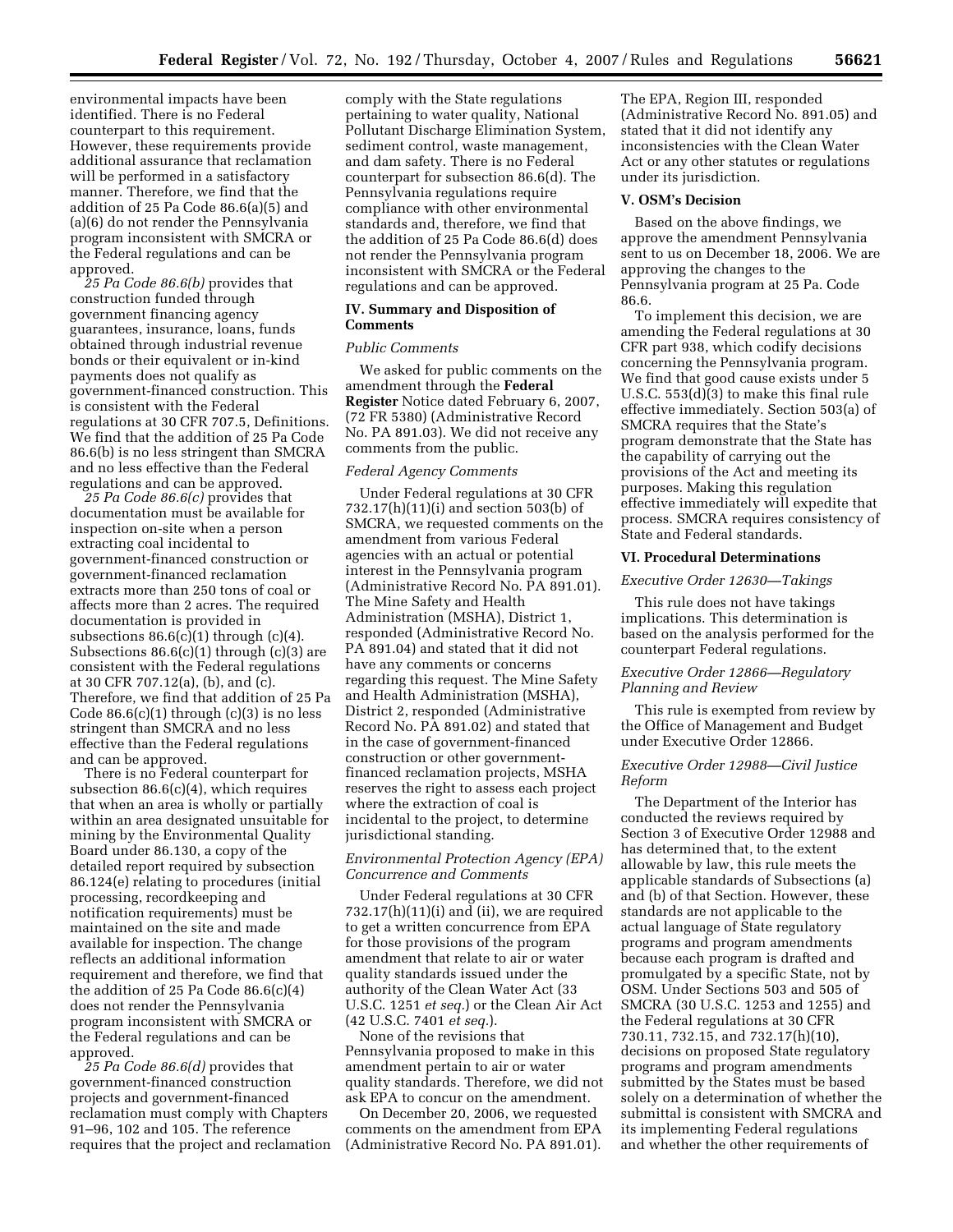30 CFR parts 730, 731, and 732 have been met.

#### *Executive Order 13132—Federalism*

This rule does not have Federalism implications. SMCRA delineates the roles of the Federal and State governments with regard to the regulation of surface coal mining and reclamation operations. One of the purposes of SMCRA is to ''establish a nationwide program to protect society and the environment from the adverse effects of surface coal mining operations.'' Section 503(a)(1) of SMCRA requires that State laws regulating surface coal mining and reclamation operations be ''in accordance with'' the requirements of SMCRA. Section 503(a)(7) requires that State programs contain rules and regulations ''consistent with'' regulations issued by the Secretary pursuant to SMCRA.

# *Executive Order 13175—Consultation and Coordination With Indian Tribal Governments*

In accordance with Executive Order 13175, we have evaluated the potential effects of this rule on Federallyrecognized Indian tribes and have determined that the rule does not have substantial direct effects on one or more Indian tribes, on the relationship between the Federal Government and Indian tribes, or on the distribution of power and responsibilities between the Federal Government and Indian Tribes. The basis for this determination is that our decision is on a State regulatory program and does not involve a Federal program involving Indian lands.

# *Executive Order 13211—Regulations That Significantly Affect the Supply, Distribution, or Use of Energy*

On May 18, 2001, the President issued Executive Order 13211 which requires agencies to prepare a Statement of Energy Effects for a rule that is (1) considered significant under Executive Order 12866, and (2) likely to have a significant adverse effect on the supply, distribution, or use of energy. Because

this rule is exempt from review under Executive Order 12866 and is not expected to have a significant adverse effect on the supply, distribution, or use of energy, a Statement of Energy Effects is not required.

#### *National Environmental Policy Act*

Section 702(d) of SMCRA (30 U.S.C. 1292(d)) provides that a decision on a proposed State regulatory program provision does not constitute a major Federal action within the meaning of Section 102(2)(C) of the National Environmental Policy Act (42 U.S.C. 4332(2)(c)). A determination has been made that such decisions are categorically excluded from the NEPA process (516 DM 8.4.A).

#### *Paperwork Reduction Act*

This rule does not contain information collection requirements that require approval by OMB under the Paperwork Reduction Act (44 U.S.C. 3507 *et seq.*).

#### *Regulatory Flexibility Act*

The Department of the Interior certifies that this rule will not have a significant economic impact on a substantial number of small entities under the Regulatory Flexibility Act (5 U.S.C. 601 *et seq.*). The State amendment that is the subject of this rule is based on counterpart Federal regulations for which an economic analysis was prepared and certification made that such regulations would not have a significant economic effect upon a substantial number of small entities. Accordingly, this rule will ensure that existing requirements previously promulgated by OSM will be implemented by the State. In making the determination as to whether this rule would have a significant economic impact, the Department relied upon the data and assumptions for the counterpart Federal regulations.

# *Small Business Regulatory Enforcement Fairness Act*

This rule is not a major rule under 5 U.S.C. 804(2), the Small Business

Regulatory Enforcement Fairness Act. This rule: (a) Does not have an annual effect on the economy of \$100 million; (b) Will not cause a major increase in costs or prices for consumers, individual industries, geographic regions, or Federal, State, or local government agencies; and (c) Does not have significant adverse effects on competition, employment, investment, productivity, innovation, or the ability of U.S.-based enterprises to compete with foreign-based enterprises. This determination is based upon the fact that the State submittal, which is the subject of this rule, is based upon counterpart Federal regulations for which an analysis was prepared and a determination made that the Federal regulation was not considered a major rule.

#### *Unfunded Mandates*

This rule will not impose a cost of \$100 million or more in any given year on any governmental entity or the private sector.

# **List of Subjects in 30 CFR Part 938**

Intergovernmental relations, Surface mining, Underground mining.

Dated: August 30, 2007.

#### **H. Vann Weaver,**

*Acting Regional Director, Appalachian Region.* 

■ For the reasons set out in the preamble, 30 CFR part 938 is amended as set forth below:

# **PART 938—PENNSYLVANIA**

■ 1. The authority citation for part 938 continues to read as follows:

**Authority:** 30 U.S.C. 1201 *et seq.* 

■ 2. Section 938.15 is amended by adding a new entry in the table in chronological order by ''Date of final publication'' to read as follows:

#### **§ 938.15 Approval of Pennsylvania regulatory program amendments.**

\* \* \* \* \*

| Original amendment submission date |  |  | Date of final publication |  |  | Citation/description    |  |
|------------------------------------|--|--|---------------------------|--|--|-------------------------|--|
|                                    |  |  |                           |  |  |                         |  |
|                                    |  |  |                           |  |  | 25 Pa. Code 86.6 [add]. |  |